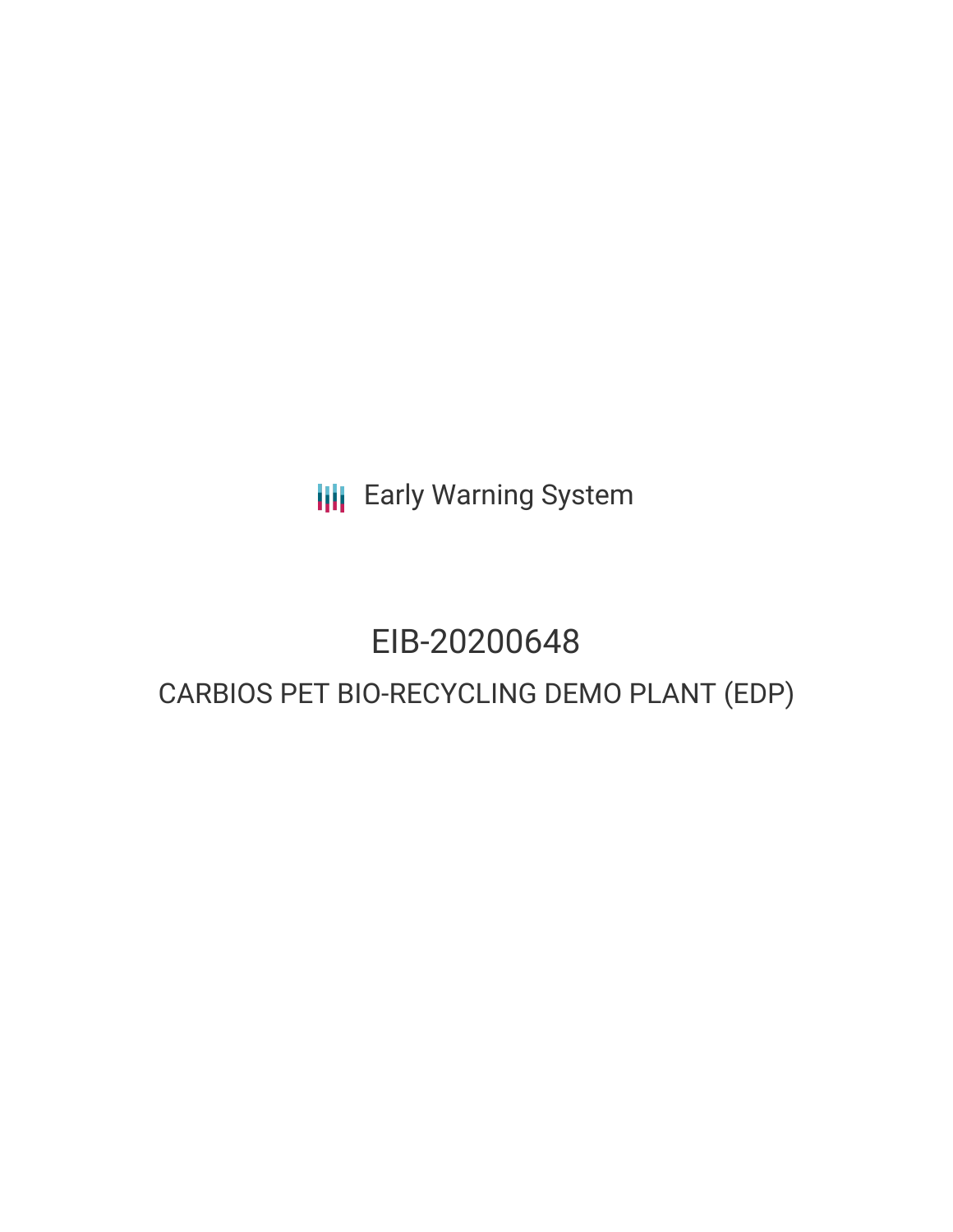

#### **Quick Facts**

| <b>Countries</b>               | France                                        |  |  |  |
|--------------------------------|-----------------------------------------------|--|--|--|
| <b>Financial Institutions</b>  | European Investment Bank (EIB)                |  |  |  |
| <b>Status</b>                  | Approved                                      |  |  |  |
| <b>Bank Risk Rating</b>        | U                                             |  |  |  |
| <b>Voting Date</b>             | 2021-12-20                                    |  |  |  |
| <b>Borrower</b>                | <b>CARBIOS SA</b>                             |  |  |  |
| <b>Sectors</b>                 | Climate and Environment, Water and Sanitation |  |  |  |
| <b>Investment Type(s)</b>      | Loan                                          |  |  |  |
| <b>Investment Amount (USD)</b> | \$33.78 million                               |  |  |  |
| <b>Project Cost (USD)</b>      | $$67.56$ million                              |  |  |  |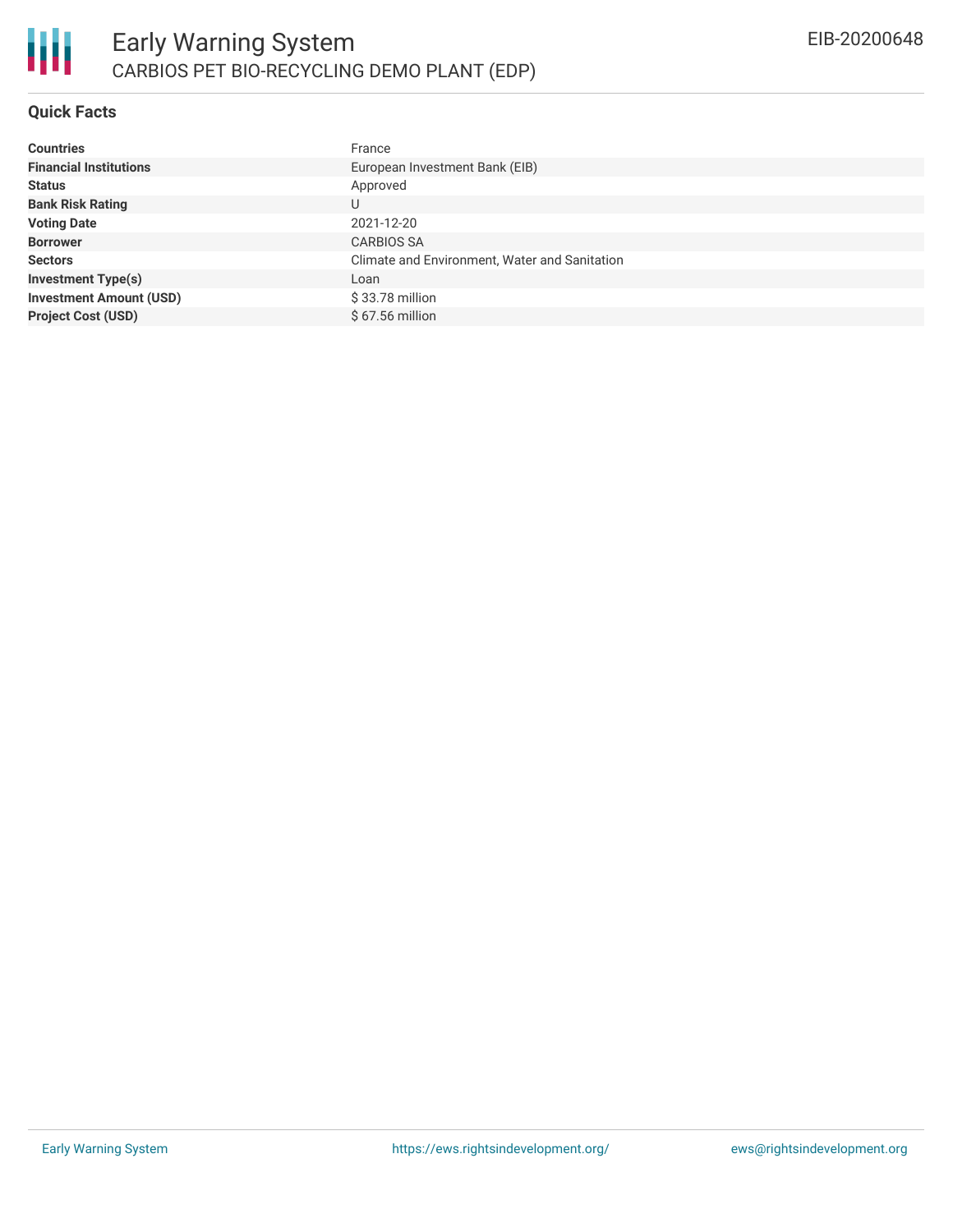

#### **Project Description**

According to the bank website, the project consists of the construction and operation of an enzymatic recycling demonstration plant for PET plastics and polyester fibers and a production unit of biodegradable additives for bioplastics. The project is located in France.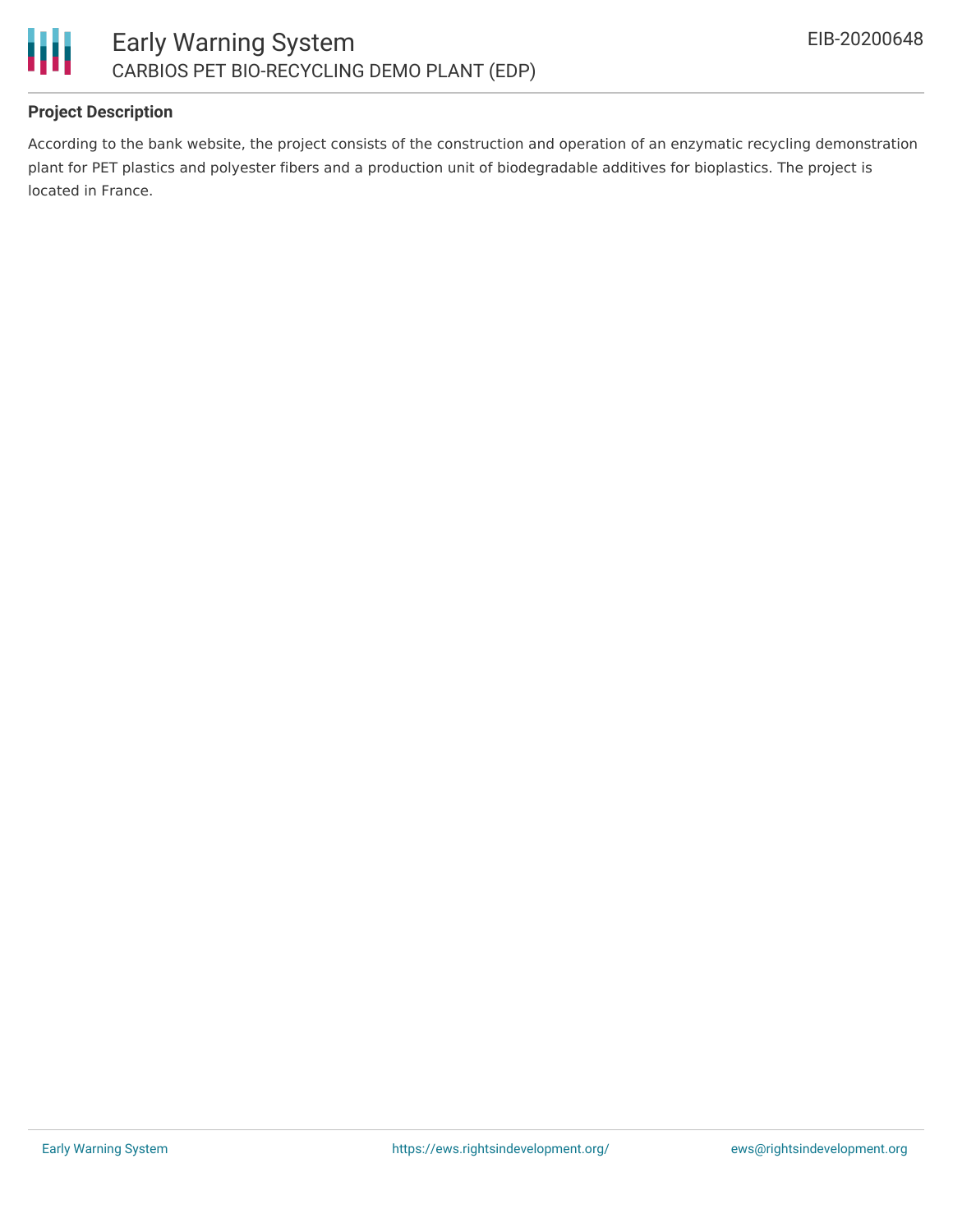

#### **Investment Description**

European Investment Bank (EIB)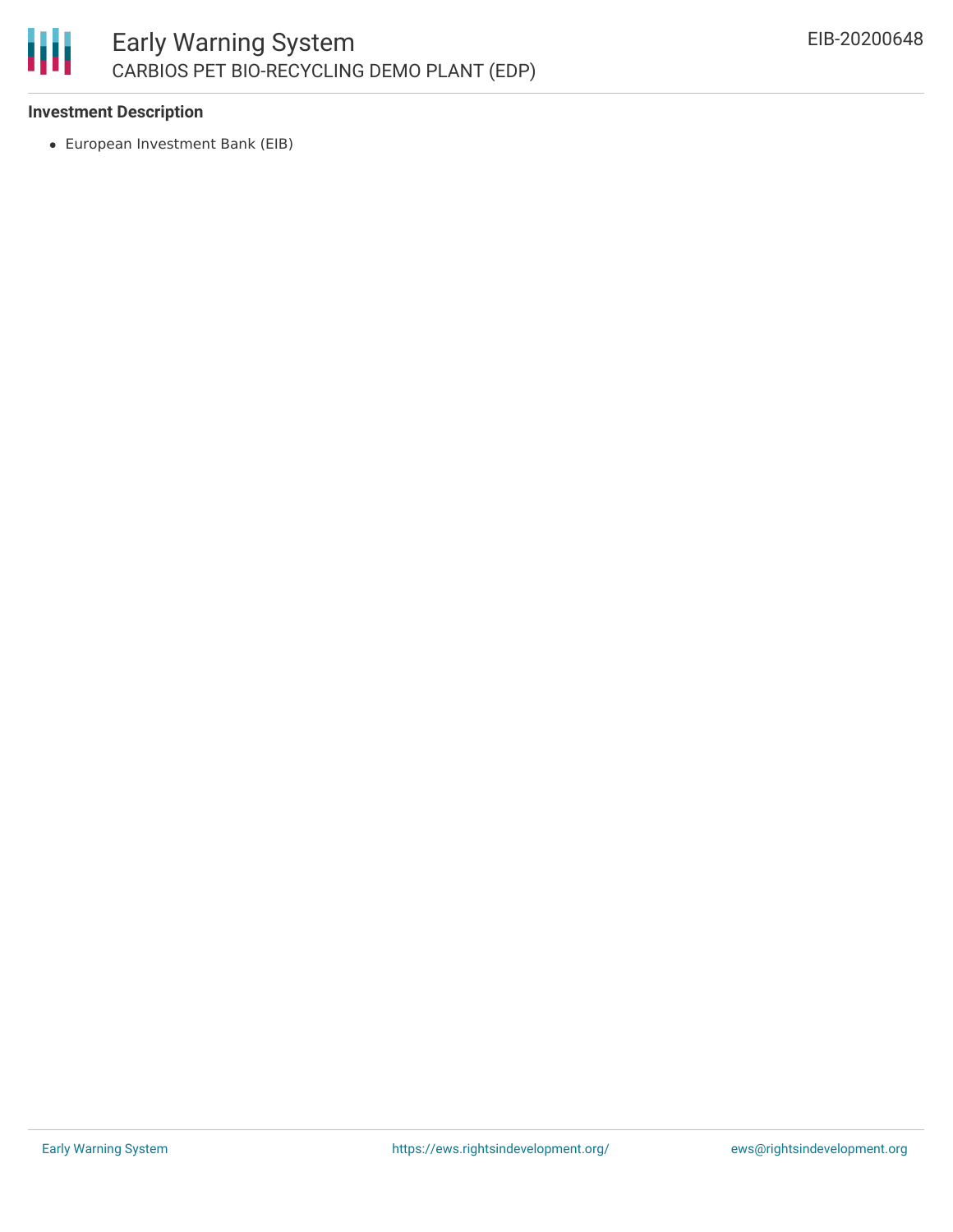

### Early Warning System CARBIOS PET BIO-RECYCLING DEMO PLANT (EDP)

| <b>Private Actor 1</b>   | <b>Private Actor</b><br>Role | <b>Private Actor</b><br>1 Sector | <b>Relation</b> | <b>Private Actor 2</b> | <b>Private Actor</b><br>2 Role | <b>Private Actor</b><br>2 Sector |  |
|--------------------------|------------------------------|----------------------------------|-----------------|------------------------|--------------------------------|----------------------------------|--|
| $\overline{\phantom{0}}$ |                              |                                  |                 | <b>CARBIOS SA</b>      | Client                         | $\overline{\phantom{0}}$         |  |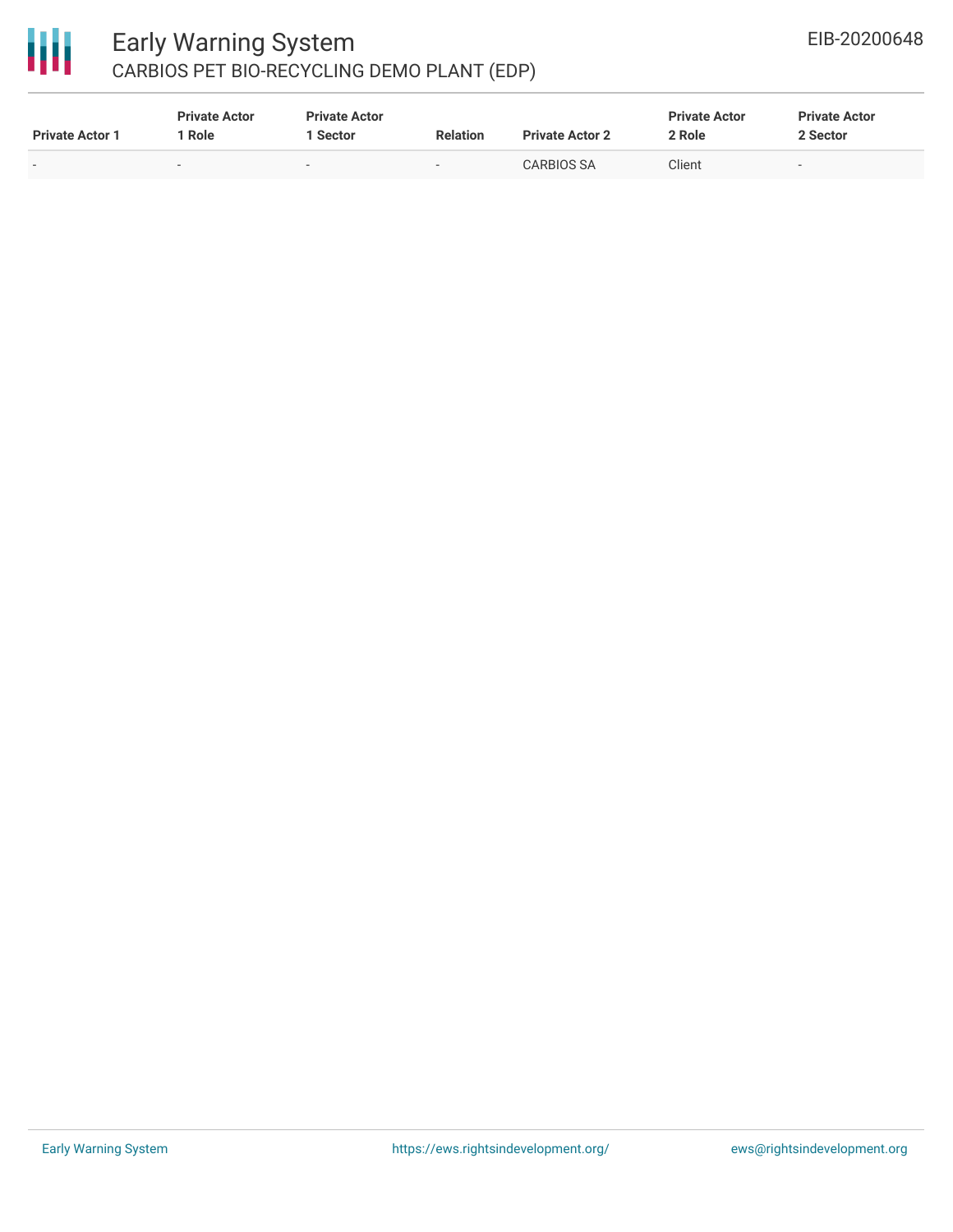

#### **Contact Information**

#### ACCESS TO INFORMATION

You can submit an information request for project information at: https://www.eib.org/en/infocentre/registers/requestform/request-form-default.htm

#### ACCOUNTABILITY MECHANISM OF EIB

The EIB Complaints Mechanism is designed to facilitate and handle complaints against the EIB by individuals, organizations or corporations affected by EIB activities. When exercising the right to lodge a complaint against the EIB, any member of the public has access to a two-tier procedure, one internal - the Complaints Mechanism Office - and one external - the European Ombudsman. A complaint can be lodged via a written communication addressed to the Secretary General of the EIB, via email to the dedicated email address: complaints@eib.org, by completing the online complaint form available at the following address: http://www.eib.org/complaints/form via fax or delivered directly to the EIB Complaints Mechanism Division, any EIB local representation office or any EIB staff. For further details, check:

http://www.eib.org/attachments/strategies/complaints\_mechanism\_policy\_en.pdf

When dissatisfied with a complaint to the EIB Complaints Mechanism, citizens can then turn towards the European Ombudsman. A memorandum of Understanding has been signed between the EIB and the European Ombudsman establishes that citizens (even outside of the EU if the Ombudsman finds their complaint justified) can turn towards the Ombudsman on issues related to 'maladministration' by the EIB. Note that before going to the Ombudsman, an attempt must be made to resolve the case by contacting the EIB. In addition, the complaint must be made within two years of the date when the facts on which your complaint is based became known to you. You can write to the Ombudsman in any of the languages of the European Union. Additional details, including filing requirements and complaint forms, are available at: http://www.ombudsman.europa.eu/atyourservice/interactiveguide.faces